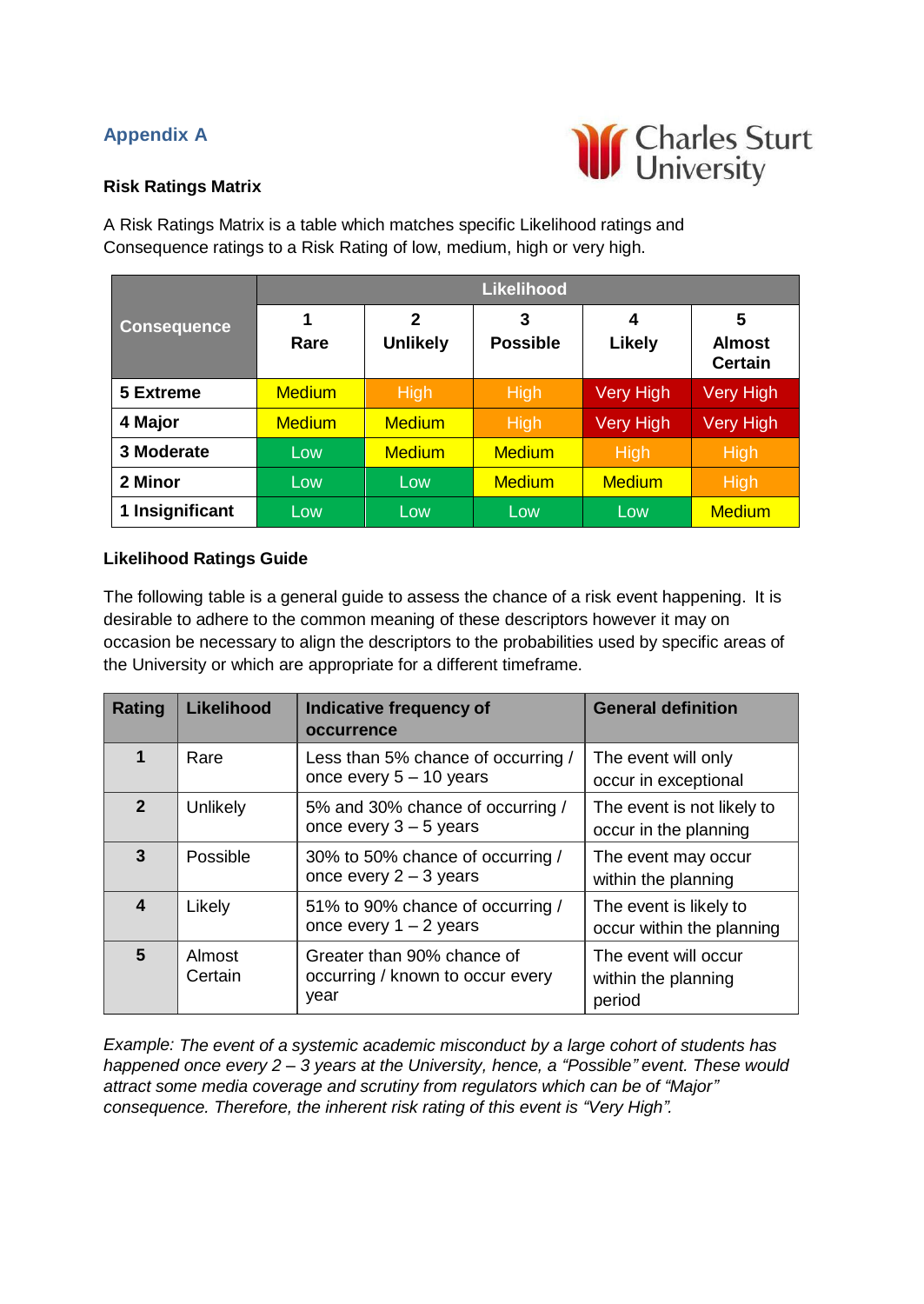## **Risk Consequence Matrix**

|                                                                           | <b>Risk Consequence Definition and Guidance</b>                                                                                                                                                                                                                                                                                                                                                                         |                                                                                                                                                                                                                                                                                                                                                                                                                                                                            |                                                                                                                                                                                                                                                                                                                                                                                                                                                               |                                                                                                                                                                                                                                                                                                                  |                                                                                                                                                                                                                                                                                            |  |
|---------------------------------------------------------------------------|-------------------------------------------------------------------------------------------------------------------------------------------------------------------------------------------------------------------------------------------------------------------------------------------------------------------------------------------------------------------------------------------------------------------------|----------------------------------------------------------------------------------------------------------------------------------------------------------------------------------------------------------------------------------------------------------------------------------------------------------------------------------------------------------------------------------------------------------------------------------------------------------------------------|---------------------------------------------------------------------------------------------------------------------------------------------------------------------------------------------------------------------------------------------------------------------------------------------------------------------------------------------------------------------------------------------------------------------------------------------------------------|------------------------------------------------------------------------------------------------------------------------------------------------------------------------------------------------------------------------------------------------------------------------------------------------------------------|--------------------------------------------------------------------------------------------------------------------------------------------------------------------------------------------------------------------------------------------------------------------------------------------|--|
| <b>Risk Categories</b>                                                    | <b>5 Extreme</b>                                                                                                                                                                                                                                                                                                                                                                                                        | 4 Major                                                                                                                                                                                                                                                                                                                                                                                                                                                                    | <b>3 Moderate</b>                                                                                                                                                                                                                                                                                                                                                                                                                                             | 2 Minor                                                                                                                                                                                                                                                                                                          | 1 Insignificant                                                                                                                                                                                                                                                                            |  |
| General<br><b>Definition</b>                                              | • Core business objectives of  •<br>the University can no<br>longer be achieved for an<br>extended period of time.                                                                                                                                                                                                                                                                                                      | A number of key business<br>objectives can no longer<br>be achieved in the<br>medium term $(18 - 36)$<br>months).                                                                                                                                                                                                                                                                                                                                                          | • Some important business<br>objectives can no longer be<br>achieved in the short term<br>$(12 - 18$ months) and<br>requires reprioritisation of<br>resources.                                                                                                                                                                                                                                                                                                | • Little impact on<br>achieving University<br>objectives. Some<br>additional effort or<br>resources required to<br>stay on track.                                                                                                                                                                                | • Impact to University<br>wide objectives can<br>be addressed by<br>existing business<br>activities.                                                                                                                                                                                       |  |
| <b>Academic Quality</b>                                                   | Suspension or loss of TEQSA .<br>accreditation to operate or<br>provide educational<br>services arising from<br>systemic academic<br>governance failures and<br>mismanagement.                                                                                                                                                                                                                                          | Loss of accreditation or<br>significant qualifications<br>imposed by regulators for<br>multiple courses or a<br>single flagship course.<br>Major breaches of<br>academic policies or<br>accreditation<br>requirements across<br>multiple<br>faculties/disciplines.<br>Deterioration in academic<br>quality and reputation<br>which will take $18 - 36$<br>months to restore.<br>Significant increase in<br>student attrition rate and<br>decline in student<br>enrolments. | Breaches which attract<br>interest from regulators to<br>show cause or University put<br>on notice.<br>• Loss or unsuccessful<br>professional accreditation of<br>courses including ability to<br>offer Workplace Learning<br>(WPL).<br>• Loss of key academic<br>partnerships due to a major<br>quality breach.<br>• Multiple failures and<br>breaches of academic<br>quality or conduct with<br>considerable external<br>impact and reputational<br>impact. | • Isolated failures and<br>breaches in academic<br>quality or conduct with<br>limited external impact<br>or interest from<br>regulators.<br>Breaches of academic<br>quality and standards<br>with only localised<br>impact to a particular<br>faculty or discipline and<br>can be rectified within<br>12 months. | • Isolated non-<br>compliance of<br>academic quality<br>processes or conduct<br>which only affect a<br>specific cohort of<br>students, subject or<br>course.<br>Events which do not<br>concern stakeholders<br>such as regulators,<br>professional<br>accreditation bodies<br>or students. |  |
| Research<br>Performance                                                   | • Significant decline (greater<br>than50%) in University<br>research performance or<br>output due to loss of key<br>research centres, clusters<br>or research talent.<br>Severe damage to<br>University's research<br>reputation impacting<br>ability to secure future<br>research funding and<br>engage with industry.<br>Suspension of multiple /<br>large research programs by<br>regulators or funding<br>agencies. | Decline in research<br>performance / output<br>(between 30% - 50%) due<br>to loss of key research<br>centres, clusters or<br>research talent.<br>• Loss of major research<br>funding contracts.<br>• Inquiry or investigation<br>with adverse impact on<br>University's reputation by<br>regulators and/or funding<br>agencies on major<br>research projects.                                                                                                              | • Loss of research income or<br>performance which can be<br>recovered in the next 12 -<br>18 months resulting in a<br>minimal decline in research<br>ranking.<br>Research misconduct which<br>will not impact the<br>reputation and integrity of<br>the University but is subject<br>to scrutiny by funding<br>agencies.                                                                                                                                      | Minimal impact on<br>University's research<br>funding and<br>performance and will<br>not affect research<br>rankings.<br>Breach of compliance<br>obligations, which can<br>be rectified without<br>active regulator or<br>funding agency<br>intervention.                                                        | • Non-compliances<br>which do not affect<br>the University's<br>integrity and<br>managed through day<br>to day compliance<br>management<br>processes.<br>• Loss of insignificant<br>research funding or<br>not in line with<br>research strategy.                                          |  |
| <b>Community</b><br><b>Engagement &amp;</b><br><b>Brand</b><br>Reputation | • Severe tension and loss of<br>confidence between the<br>University and the<br>community, requiring<br>government or regulator<br>intervention.<br>• Long lasting reputational<br>impact to the University<br>domestically and<br>internationally from<br>adverse publicity in the<br>media.                                                                                                                           | • Loss of University<br>presence and importance<br>in the community, seeing<br>a reduction in regional<br>participation rates.<br>• Students and/or<br>community outrage on the<br>University for a prolonged<br>period affecting<br>reputation.<br>Adverse media exposure<br>of short term duration<br>which may spark interests<br>from regulators and<br>government.                                                                                                    | • Isolated negative publicity<br>from the media which<br>requires swift response from<br>the University.<br>• Events that affect only one<br>of the campuses or section<br>of the University.<br>Events that are likely to<br>attract interest from specific<br>lobbying groups or activists.                                                                                                                                                                 | • Media exposure and<br>public awareness, but of<br>no lasting concern to<br>stakeholders,<br>government or the<br>general public.                                                                                                                                                                               | • Little to no impact on<br>community or brand.                                                                                                                                                                                                                                            |  |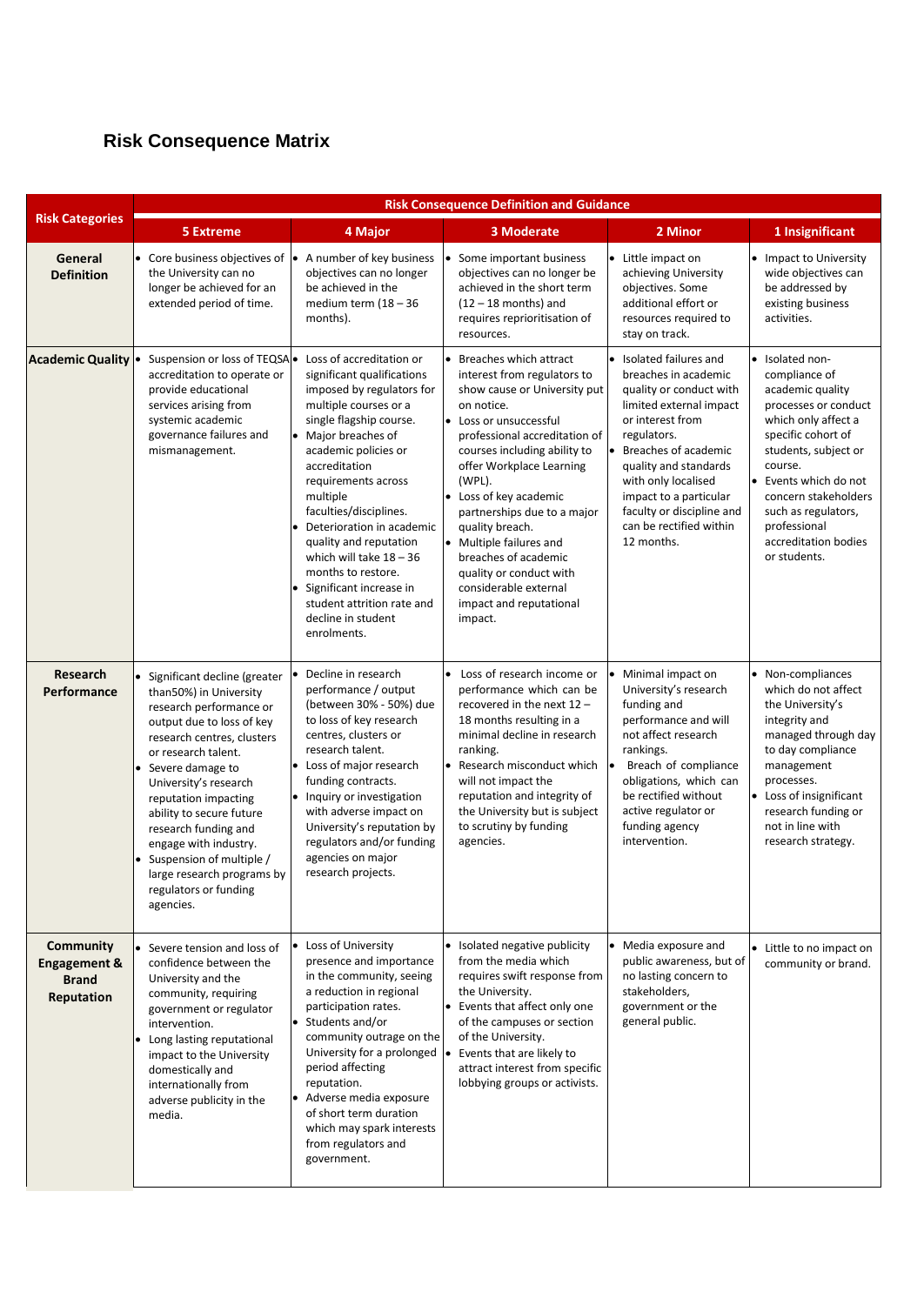|                                             | <b>Risk Consequence Definition and Guidance</b>                                                                                                                                                                                                                                                                                                                                                                                                                                                                           |                                                                                                                                                                                                                                                                                                                                                                                                                                                                                                        |                                                                                                                                                                                                                                                                                                                                                                                                                                                               |                                                                                                                                                                                                                                                                                                 |                                                                                                                                                                                                     |  |
|---------------------------------------------|---------------------------------------------------------------------------------------------------------------------------------------------------------------------------------------------------------------------------------------------------------------------------------------------------------------------------------------------------------------------------------------------------------------------------------------------------------------------------------------------------------------------------|--------------------------------------------------------------------------------------------------------------------------------------------------------------------------------------------------------------------------------------------------------------------------------------------------------------------------------------------------------------------------------------------------------------------------------------------------------------------------------------------------------|---------------------------------------------------------------------------------------------------------------------------------------------------------------------------------------------------------------------------------------------------------------------------------------------------------------------------------------------------------------------------------------------------------------------------------------------------------------|-------------------------------------------------------------------------------------------------------------------------------------------------------------------------------------------------------------------------------------------------------------------------------------------------|-----------------------------------------------------------------------------------------------------------------------------------------------------------------------------------------------------|--|
| <b>Risk Categories</b>                      | <b>5 Extreme</b>                                                                                                                                                                                                                                                                                                                                                                                                                                                                                                          | 4 Major                                                                                                                                                                                                                                                                                                                                                                                                                                                                                                | 3 Moderate                                                                                                                                                                                                                                                                                                                                                                                                                                                    | 2 Minor                                                                                                                                                                                                                                                                                         | 1 Insignificant                                                                                                                                                                                     |  |
| <b>Financial &amp;</b><br><b>Commercial</b> | Financial loss or exposure<br>in excess of \$50m or<br>impacts which requires<br>greater than 3 years to<br>restore to current financial<br>position.<br>University current liabilities<br>exceed cash, short and<br>medium term investments.<br>Complex commercial<br>activities, arrangements<br>and partnerships with<br>commitments exceeding<br>\$50m per year and/or has<br>significant reputational<br>impact domestically and<br>internationally.                                                                 | Financial loss or exposure •<br>between \$20m - \$50m or<br>impacts which requires 2-<br>3 years to recover.<br>University current<br>liabilities exceed cash and<br>short term investments.<br>Commercial activities,<br>$\bullet$<br>arrangements and<br>partnerships with<br>commitments between<br>\$20m - \$50m per year<br>and/or has significant<br>reputational impact<br>domestically.                                                                                                        | Financial loss or exposure<br>between \$2m - \$20m or<br>impacts which requires 1-2<br>years to recover.<br>• University current liabilities<br>exceeds cash.<br>• Commercial activities,<br>arrangements and<br>partnerships with<br>commitments between<br>\$10m - 20m per year<br>contained within a specific<br>area of the University.                                                                                                                   | • Financial loss or<br>exposure between<br>\$500K - \$2m or impacts<br>which can be recovered<br>within 1 year.<br>• Commercial activities,<br>arrangements and<br>partnerships with<br>commitments up to<br>\$10m per year<br>contained within a<br>specific area of the<br>University.        | Financial loss or<br>exposure is<br>insignificant and can<br>be absorbed through<br>current year budget.                                                                                            |  |
| <b>Service Delivery</b><br>& Infrastructure | Unavailability of critical<br>business systems /<br>infrastructure or loss of<br>data integrity affecting<br>whole of University<br>operations for a longer<br>than tolerable period (e.g. 2<br>$days - 1$ week) and/or at a<br>critical time of the<br>University calendar.<br>Events which require<br>immediate replacement of<br>staff and resources<br>impacting ability to deliver<br>University wide critical<br>and/or core services.                                                                              | • Unavailability of critical<br>business systems /<br>infrastructure or loss of<br>data affecting multiple<br>University operations for a<br>longer than tolerable<br>period (e.g. $2$ days $-1$<br>week) and/or at a critical<br>time of the University<br>calendar.<br>• Events which require<br>replacement of staff and<br>resources within 4-12<br>weeks where temporary<br>reallocation of resources is<br>not sustainable without<br>impacting delivery of<br>University wide core<br>services. | • Unavailability of business<br>systems / infrastructure or<br>loss of data in isolated<br>University operations for a<br>longer than tolerable period<br>not critical in the University<br>calendar.<br>• Events where reallocation of<br>resources and temporary<br>arrangements would not be<br>sustainable in the short term<br>(e.g. 3-12 months) without<br>impacting delivery of<br>services.                                                          | • Disruptions to business<br>systems and<br>infrastructure which are<br>not critical and tolerable<br>for 6 months to 1 year<br>until resolved.<br>• Events where<br>reallocation of resources<br>and temporary<br>arrangements would not<br>be sustainable for more<br>than 12 months.         | • Disruptions to business<br>systems and<br>infrastructure will not<br>affect the delivery of<br>services and can be<br>dealt with comfortably<br>through reallocation<br>of resources.             |  |
| <b>Health, Safety</b><br>and<br>Environment | Events / incidents that may<br>cause a fatality and / or<br>serious physical and<br>psychological injuries.<br>• Long term / irreversible<br>high grade environmental<br>degradation.                                                                                                                                                                                                                                                                                                                                     | Events / incidents which<br>$\bullet$<br>may cause serious injuries<br>and require critical<br>medical treatment.<br>• Medium term<br>environmental<br>degradation which may<br>significantly impact the<br>University's reputation.                                                                                                                                                                                                                                                                   | • Incidents / accidents which<br>may cause non-life<br>threatening injuries and<br>require medical attention.<br>• Short term environmental<br>degradation in isolated<br>areas.                                                                                                                                                                                                                                                                              | • Incidents / accidents<br>which may cause minor<br>injuries and first aid<br>medical attention.<br>• Minimal environmental<br>degradation.                                                                                                                                                     | • Incidents that are not<br>likely to result in injury<br>or that may result in a<br>minor injury that is<br>not likely to require<br>first aid attention.<br>• Negligible<br>environmental impact. |  |
| Culture, Legal &<br><b>Compliance</b>       | Significant breach of key<br>legislation and/or<br>regulations with<br>widespread impact to the<br>University and may result in<br>loss of license to operate,<br>sanctions against<br>University, criminal<br>prosecution and/or heavy<br>fines or penalties.<br>High profile fraud,<br>misconduct and/or<br>maladministration which is<br>investigated by ICAC and/or<br>regulators with attention<br>from the media and public.<br>Significant contract<br>breaches which will attract<br>costly litigation, potential | • Major breach of key<br>legislation and/or<br>regulations with impacts<br>multiple key areas of<br>University operations<br>which may trigger an<br>external enquiry,<br>investigation or regulatory<br>review.<br>• Negative sanction by<br>regulators result in<br>potential sanctions against •<br>University, criminal<br>prosecution and/or heavy<br>fines or penalties.<br>• Major or systemic fraud,<br>misconduct and/or<br>maladministration which is<br>reportable to ICAC or               | • Isolated fraud or misconduct<br>which is reportable to ICAC<br>and investigated internally<br>by the University.<br>• Non-compliances which may<br>result in show cause or<br>notice from regulatory<br>authorities and may require<br>reporting or disclosure to<br>regulatory authorities with<br>minimal fines or penalties.<br>Contract breaches in key<br>university contracts which<br>may lead to relationship<br>issues and minor damages<br>claims | • Minor and isolated non-<br>compliance or<br>misconduct matters<br>which can be through<br>existing management<br>processes.<br>• Not likely to give rise to<br>regulatory<br>consequences (so<br>unlikely to result in<br>prosecution, fines or<br>penalties), and litigation<br>is unlikely. | • Non-compliance<br>matters which will not<br>pose a threat to the<br>integrity of processes<br>and reputation of the<br>University.                                                                |  |